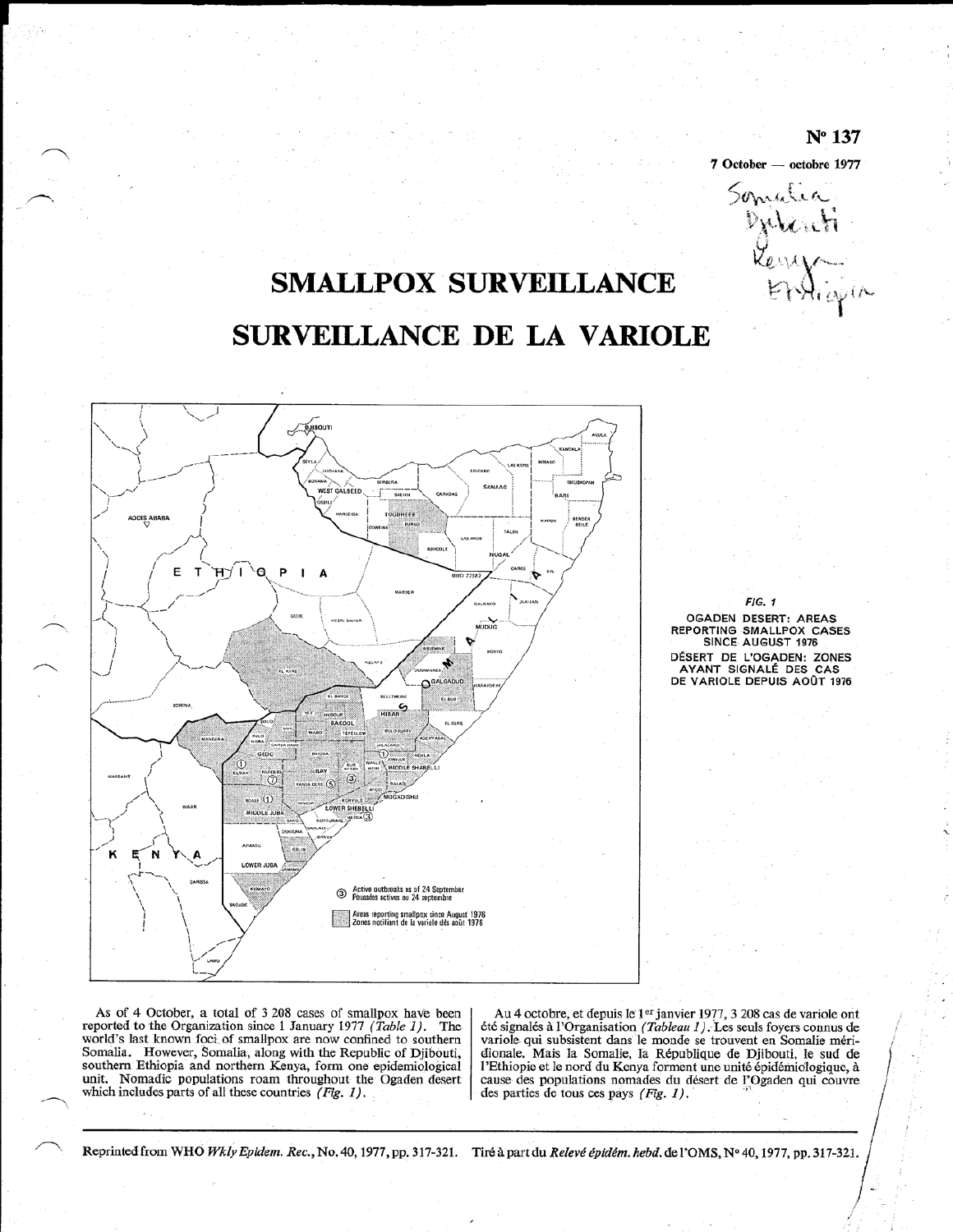As of 4 October, a total of 3 208 cases of smallpox have been reported to the Organization since 1 January 1977 (Table 1). The world's last known foci of smallpox are now confined to southern Somalia. However, Somalia, along with the Republic of Djibouti, southern Ethiopia and northern Kenya, form one epidemiological unit. Nomadic populations roam throughout the Ogaden desert which includes parts of all these countries  $(Fig. 1)$ .

Au 4 octobre, et depuis le 1<sup>er</sup> janvier 1977, 3 208 cas de variole ont été signalés à l'Organisation (Tableau 1). Les seuls foyers connus de variole qui subsistent dans le monde se trouvent en Somalie méridionale. Mais la Somalie, la République de Djibouti, le sud de l'Ethiopie et le nord du Kenya forment une unité épidémiologique, à cause des populations nomades du désert de l'Ogaden qui couvre des parties de tous ces pays (Fig. 1).

#### TABLE 1. PROVISIONAL NUMBER OF CASES BY WEEK (INCLUDING SUSPECTED AND IMPORTED CASES) REPORTS RECEIVED BY 4 OCTOBER 1977 TABLEAU 1. NOMBRE PROVISOIRE DE CAS PAR SEMAINE (Y COMPRIS CAS SUSPECTS ET IMPORTÉS)

RAPORTS REÇUS JUSQU'AU 4 OCTOBRE 1977

|                                                                                                                                                                                                                                                                                                                                                                                                                                                                                                                                            |                                | 1977          |              |               |                |            |                |                          |                |         |         |                        |                                 |              |
|--------------------------------------------------------------------------------------------------------------------------------------------------------------------------------------------------------------------------------------------------------------------------------------------------------------------------------------------------------------------------------------------------------------------------------------------------------------------------------------------------------------------------------------------|--------------------------------|---------------|--------------|---------------|----------------|------------|----------------|--------------------------|----------------|---------|---------|------------------------|---------------------------------|--------------|
| COUNTRY - PAYS                                                                                                                                                                                                                                                                                                                                                                                                                                                                                                                             | 1976<br>TOTAL                  | Jan.<br>Janv. | Feb.<br>Fov. | March<br>Mars | April<br>Avril | May<br>Mai | June<br>Jun    | July<br>Juliet           | August<br>Août |         |         | September<br>Septembre |                                 | <b>TOTAL</b> |
|                                                                                                                                                                                                                                                                                                                                                                                                                                                                                                                                            |                                | $1-4$         | $5 - 8$      | $9 - 13$      | $14 - 17$      | 18-21      | 22-26          | $27 - 30$                | 31-35          | 36      | 37      | 38                     | 39                              |              |
| ETHIOPIA - ÉTHIOPIE                                                                                                                                                                                                                                                                                                                                                                                                                                                                                                                        | 915                            |               |              |               |                | ---        |                |                          | --             |         |         |                        |                                 |              |
| <b>KENYA</b><br>$\mathbf{1} \times \mathbf{1} \times \mathbf{1} \times \mathbf{1} \times \mathbf{1} \times \mathbf{1} \times \mathbf{1} \times \mathbf{1} \times \mathbf{1} \times \mathbf{1} \times \mathbf{1} \times \mathbf{1} \times \mathbf{1} \times \mathbf{1} \times \mathbf{1} \times \mathbf{1} \times \mathbf{1} \times \mathbf{1} \times \mathbf{1} \times \mathbf{1} \times \mathbf{1} \times \mathbf{1} \times \mathbf{1} \times \mathbf{1} \times \mathbf{1} \times \mathbf{1} \times \mathbf{1} \times \mathbf{$<br>$\sim$ | -                              |               | 5            | --            | --             |            |                |                          | --             |         |         |                        |                                 | 5            |
| SOMALIA - SOMALIE                                                                                                                                                                                                                                                                                                                                                                                                                                                                                                                          | 39                             |               |              |               |                |            |                |                          |                |         |         |                        |                                 | 3 203        |
| $Bakool$<br>Bay<br>المتمال المتحاجية                                                                                                                                                                                                                                                                                                                                                                                                                                                                                                       | 4                              |               | --<br>--     | 2             | 12<br>44       | 116<br>189 | 246<br>836     | 122<br>410               | 19<br>129      | x<br>20 | -<br>6  |                        | ┈<br>$\overline{7}$             | 518<br>1 643 |
| Galgadad                                                                                                                                                                                                                                                                                                                                                                                                                                                                                                                                   |                                |               | --           |               | 3              | 2          | $\overline{ }$ | $\overline{\phantom{a}}$ | --             |         |         | 12                     |                                 |              |
| Gedo<br>$\mathbf{u} = \mathbf{u} + \mathbf{u} + \mathbf{u} + \mathbf{u}$<br>$H$ iran<br><b>Contractor</b>                                                                                                                                                                                                                                                                                                                                                                                                                                  | --<br>--                       | ---<br>--     | --           |               | سب<br>43       | 3<br>36    | 110<br>7       | 70<br>10                 | 21             | 2       | 2       |                        | $-$                             | 220<br>97    |
| Lower Juba.<br><b>Contractor</b>                                                                                                                                                                                                                                                                                                                                                                                                                                                                                                           |                                |               | ---          |               |                |            | 3              | --                       |                |         |         | --                     | --                              | б            |
| Lower Shubelli<br><b>Carl Arrivan St</b><br>Middle Juba                                                                                                                                                                                                                                                                                                                                                                                                                                                                                    | --<br>$\overline{\phantom{0}}$ |               | --<br>-      | $-$<br>--     | 15<br>19       | 62<br>27   | 92<br>Ħ        | 3                        | 37             | 23<br>- | 9<br>17 | 4                      | 16                              | 256<br>85    |
| Middle Shabelli                                                                                                                                                                                                                                                                                                                                                                                                                                                                                                                            |                                |               |              | –             | 18             | 198        | 82             | 55                       |                |         |         | ---                    | -                               | 362          |
| $Mogadishu.$ $\ldots$ $\ldots$<br>$To g$ dheer $\ldots$ , $\ldots$                                                                                                                                                                                                                                                                                                                                                                                                                                                                         | 34<br>$\overline{\phantom{a}}$ | 5             |              | ---           | 2              | 1<br>—     | ---            | -                        |                |         |         | --                     | $\overline{\phantom{a}}$<br>$-$ | 10           |
| <b>TOTAL</b><br>المتناول متمارك والمتمار                                                                                                                                                                                                                                                                                                                                                                                                                                                                                                   | 954                            | 5             | 5            | 3             | 157            | 636        | 1 388          | 672                      | 220            | 46      | 34      | 18                     | 24                              | 3 208        |

## Nairobi Meeting

Following the first coordination meeting held from 14-16 March 1977, a second meeting was convened in Nairobi from 26-28 September 1977 by the World Health Organization and was attended by national and WHO epidemiologists from the Republic of Djibouti, Ethiopia, Kenya, Somalia and Sudan.

The meeting recommended that:

- Current international cooperation should be sustained for the Somalia eradication campaign so that smallpox transmission can be interrupted in the shortest possible time—the target being the<br>end of 1977—and, in view of the smallpox experience gained in Somalia, intensive surveillance and immediate containment measures for suspect cases should continue for at least 12 months after zero incidence is reached.
- Smallpox surveillance activities, including specimen collection, should be increased in all priority areas of the participating<br>countries for the next 12 months and, during this period, special attention should be paid to the possible presence of snullpox foci in both displaced populations and in remote nomadic areas where search activities might have been incomplete or improperly conducted and where vaccination coverage might be low.
- Smallpox vaccination programmes should be intensified in areas where vaccination coverage is found to be low either in connection with search activities or by separate vaccination teams.
- Special measures should be taken by all the participating countries to ensure appropriate vaccination and control of persons who travel abroad, especially those going to Saudi Arabia for the forthcoming pilgrimage.

# Somalia

Smallpox incidence has declined sharply since June. Although Figure 2 shows a steady decline, since mid-August this decline has slowed which can be partly explained by persistent smallpox transmission in small nomadic groups in the more remote desert areas. In May, 40% of the outbreaks were occurring in nomadic populations. This increased to  $95\%$  in July and has continued to increase. Epidemiological investigations revealed that transmission of the disease has often persisted undetected for four to six months in small nomadic groups in remote areas. To combat this, locally recruited

#### La réunion de Nairobi

Après la première, qui a eu lieu du 14 au 16 mars 1977, une deuxième réunion de coordination convoquée par l'Organisation mondiale de la Santé s'est tenue à Nairobi du 26 au 28 septembre 1977, avec la participation d'épidémiologistes nationaux et de l'OMS venant de la République de Djibouti, de l'Ethiopie, du Kenya, de la Somalie et du Soudan.

La réunion a formulé les recommandations suivantes:

- Il faut maintenir la coopération internationale en faveur de la campagne somalie d'éradication pour que la transmission de la variole puisse être interrompue dans le délai le plus bref, si possible à la fin de 1977; eu égard à l'expérience acquise en Somalie, les mesures de surveillance intensive et d'endiguement immédiat devraient rester en vigueur pendant 12 mois au moins après réalisation de l'incidence zéro.
- Les activités de surveillance de la variole, et notamment la collecte d'échantillons, devraient être renforcées dans toutes les zones prioritaires des pays participants pendant les 12 mois à suivre et, durant cette même période, il faudrait consacrer une attention spéciale à la présence possible de foyers, tant parmi les populations déplacées que dans les zones lointaines habitées par des nomades, où la prospection a pu être incomplète ou incorrecte et où la couverture vaccinale peut être faible.
- Les activités de vaccination devraient être intensifiées dans les zones où la couverture vaccinale paraîtrait faible, soit en liaison avec la prospection, soit au moyen d'équipes de vaccination.
- Tous les pays participants devraient prendre des mesures spéciales pour assurer la vaccination et le contrôle des personnes voyageant à l'étranger et, en particulier, des personnes devant participer au prochain pélerinage en Arabie Saoudite.

#### Somalie

L'incidence de la variole a nettement fléchi depuis juin. La Figure 2 indique une diminution constante mais, depuis la mi-août, le fléchissement est moins assuré, ce qui peut s'expliquer en partie par la persistance de la transmission au sein de petits groupes nomades dans des zones désertiques éloignées. En mai, 40% des flambées intéressaient des populations nomades; cette proportion a atteint 95%<br>en juillet et a continué à augmenter. Les enquêtes épidémiologiques ont révélé que souvent la transmission a pu se poursuivre sans être décelée pendant quatre à six mois au sein de petits groupes nomades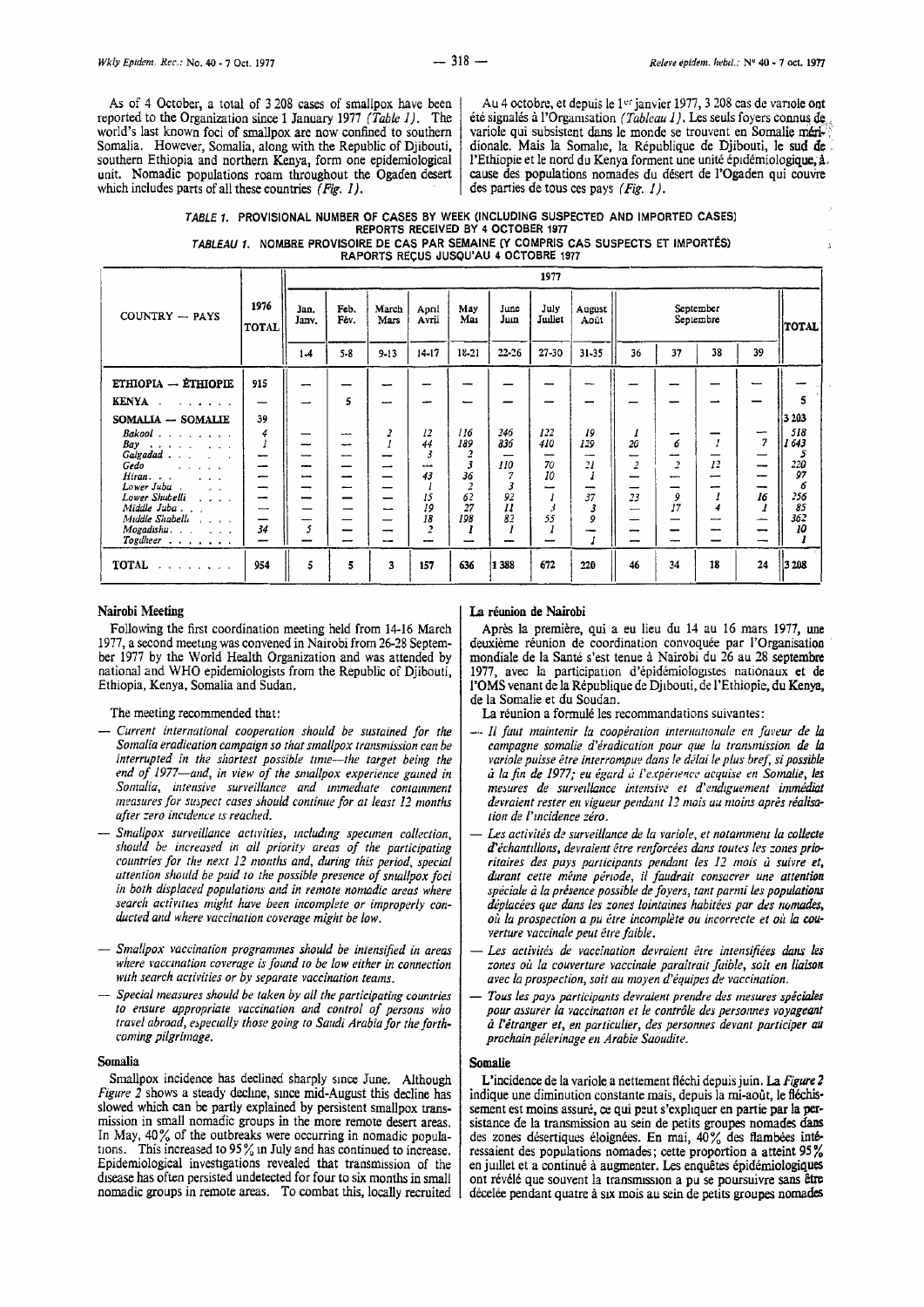surveillance workers have been travelling on foot seeking smallpox cases and performing vaccinations.

As of 24 September there were only 21 localities which had active cases of smallpox *(Fig. 1)*, an active case being a person who is still sick and could transmit the disease to another unvaccinated person. Normally this period of potential infectivity lasts three weeks. As of 1 October the number of infected localities has further declined to ten.

dans des régions écartées. Pour y remédier, des agents de surveillance recrutés localement, se déplaçant à pied, poursuivent le dépistage des cas et procèdent à des vaccinations.

Au 24 septembre, il n'y avait de cas évolutifs de variole que dans 21 localités  $(Fig. I)$ . Un cas évolutif est un malade qui peut transmettre la maladie à des personnes non vaccinées. Normalement, la période d'infectivité potentielle dure trois semaines. Au 1<sup>er</sup> octobre. le nombre des localités infectées n'était plus que de dix.





A smallpox outbreak is "pending" until six week have elapsed after the onset of rash of the last case.

A smallpox case is "active" from the date of onset of rash until all scabs have fallen off-three to four weeks.

Active surveillance in northern Somalia has failed to detect any smallpox with the exception of a single case detected in July in Burao District which had come from Jowhar District in the south.

Of interest is that the reward of 200 Somali shillings (US\$32) for reporting a case of smallpox has resulted in the detection of  $40\%$ of the 940 outbreaks investigated this year.

If the current effons of the Somali Government are maintained, it should be possible to interrupt transmission of smallpox within a month. At present there are 24 WHO personnel, 2 550 national staff and 50 vehicles assigned to the programme.

#### Kenva

Continuing special surveillance and vaccination programmes in the north have revealed no further smallpox since five cases were reported in early February. From April to September, 65 specimens were collected from suspect "fever with rash" cases but all have proved negative for smallpox upon laboratory examination.

Une poussée de variole est encore « en cours » pendant six sem aines apres le début de l'éruption chez le dernier cas connu.

Un cas de variole est « actif » (ou évolutif) depuis la date du début de l'éruption jusqu'à la chute de la totalité des croutes, soit pendant trois à quatre semaines.

Dans le nord de Ia Somalie, une surveillance active n'a pas pernus de déceler de cas nouveaux, à l'exception d'un unique cas dépisté en juillet dans le district de Burao et qui venait du district de Jowhar, dans le sud.

II faut noter que la recompense de 200 shillings somahs (US\$32) offerte aux personnes signalant un cas de variole est a l'origine du dépistage de 40% des 940 poussées ayant donné lieu à enquête cette année.

En poursuivant l'effort en cours, le Gouvernement de la Somalie pourrait obtenir l'interruption de la transmission dans un délai d'un mois. A l'heure actuelle, 24 membres du personnel OMS, 2 *550*  nationaux et 50 vehicules participent au programme.

#### Kenya

La surveillance spéciale et les programmes de vaccination maintenus dans le nord n'ont pas révélé de nouveaux cas depuis les cinq qui ont été signalés début février. D'avril à septembre, 65 échantillons ont été prélevés sur des cas de « fièvre avec éruption ». L'analyse au laboratoire a permis de déterminer qu'il ne s'agissait dans aucun cas de vanole.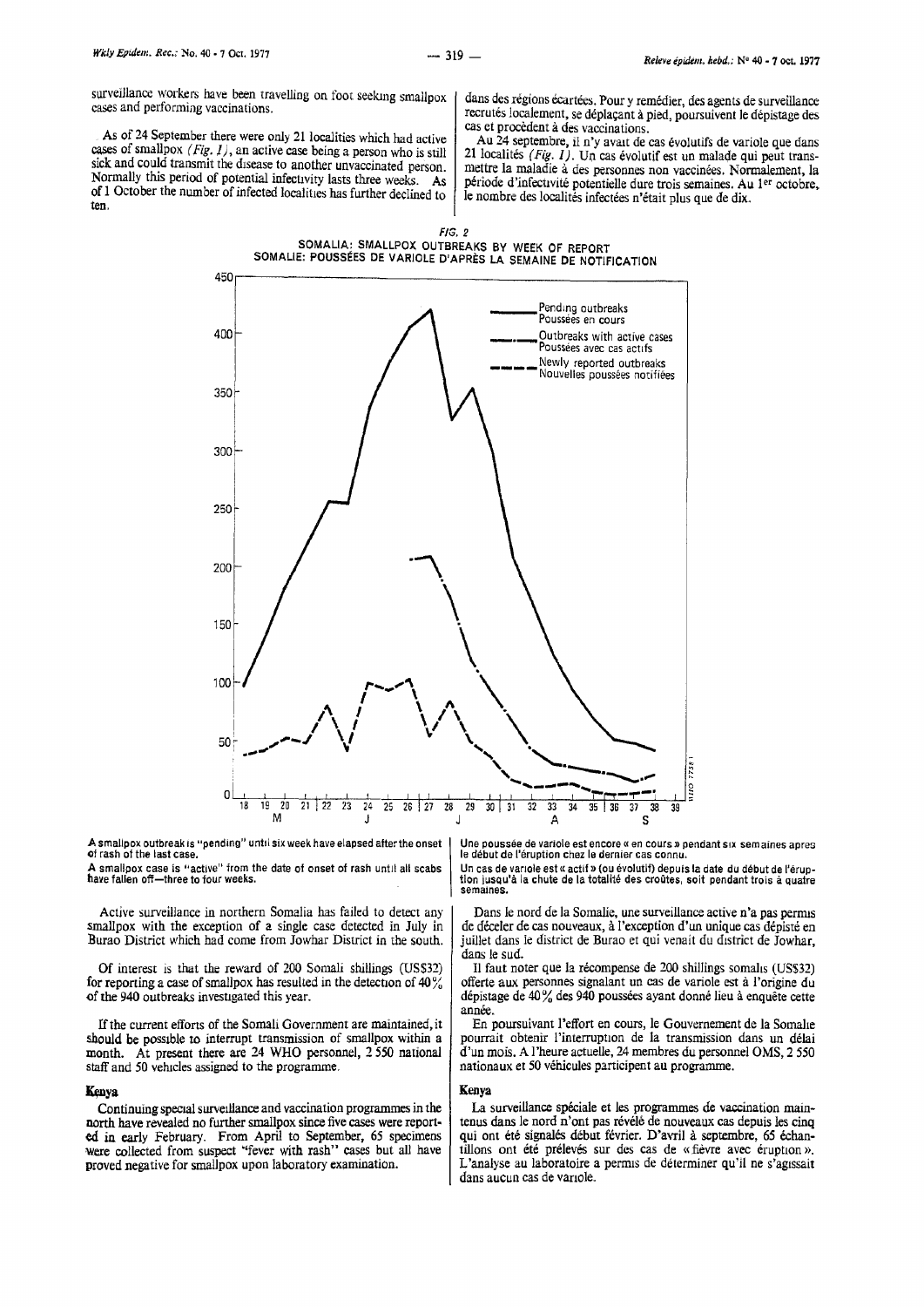Further intensification of surveillance and vaccination will be instituted following the second Nairobi meeting; special attention is being drrected to the potential danger of importation into Mandera and Marsabit Districts. A reward of 200 Kenyan shillings (US\$24) has been introduced for reporting a case of smallpox and active searches on foot to detect hidden foci in nomadic populations have been instituted using an increased number of staff. A WHO epidemiologist and a WHO technical officer are participating in these activities.

#### Ethiopia

The Ethiopian programme recorded its last known smallpox case in August 1976 in Bale Region in the Ogaden desert. Surveillance and vaccination activities in large areas of the Ogaden have been progressively restricted with the complete suspension of activities in July 1977. However a special search and vaccination campaign has been initiated in the regions adjacent to the restricted area.

Information from six priority awrajas (Fig. 1) in this area are summarized in *Table 2*.

All of the 393 specimens were negative for smallpox virus isolation, although three revealed poxvirus particles when examined by an electron microscope.

The first was taken from a five-year-old female in Warder awraja in March. The area was fully accessible at that time and the sur- veillance team examined the patient and diagnosed chickenpox. Reinvestigation has not been possible.

The second came from a seven-year-old female in El Kere awraja in April. The source of infection was reported to be someone from Yet District in southern Somalia. Two specimens from other patients in the locality were confirmed as vaccinia and chickenpox upon laboratory examination. Contamination by vaccinia is a possibility.

The third was collected from a 14-year-old female in Borena awraja in July. No further information is available.

In addition there are three rumours of outbreaks: two in El Kere awraja in April; one in Borena awraja in August. To date, it has not been possible to investigate these rumours.

Les activités de surveillance et de vaccination seront encore ren-<br>forcées à la suite de la deuxième réunion de Nairobi; on consacrera<br>une attention particulière au danger potentiel d'importation de cas<br>dans les districts 200 shillings kényans (USS24) a été instituée pour les personnes signalant des cas de variole et on a renforce l'effectif des agents effectuant des tournées à pied pour déceler d'éventuels foyers dans les populations nomades. Un epidemiologiste et un technicien de l'OMS participent à ces activités.

#### Ethiopie

Le dernier cas connu a été signalé en août 1976 dans la région de Bale, désert de l'Ogaden. Les activités de surveillance et de vaccination, progressivement reduites dans des parties etendues de l'Ogaden, y ont été complètement suspendues en juillet 1977. Cependant, une campagne spéciale de prospection et de vaccination a été lancée dans les regions adjacentes.

Les renseignements concernant six awrajas prioritaires (Fig. 1) dans cette zone sont resumes au *Tableau 2.* 

Dans aucun des 393 échantillons recueillis on n'a isolé de virus variolique, mais dans trois d'entre eux des particules de poxvirus ont été observées au microscope électronique.

Le premier des trois avait été prélevé sur une fillette de cinq ans dans l'awraja de Warder en mars. La zone etant accessible a l'époque, l'équipe de surveillance a examiné la malade et diagnostique Ia varicelle. II n'a pas ete possible d'effectuer un examen de contrôle.

Le deuxième échantillon avait été prélevé sur une fillette de sept ans dans l'awraja d'El Kere en avril, et il avait été indiqué que la source de l'infection était une personne provenant du district de Yet, dans le sud de la Somalie. Deux échantillons prélevés sur d'autres malades de la localité ont fait l'objet d'un diagnostic de vaccine et de varicelle au laboratoire. Il est possible qu'il y ait eu contamination par Ia vaccine.

Le troisième échantillon a été prélevé sur une jeune fille de 14 ans dans l'awraja de Borena, en juillet. On ne possède aucun autre ren- seignement sur ce cas.

D'autre part, il y a eu des rumeurs concernant trois fiambees: deux dans l'awraja d'El Kere, en avril, et une dans l'awraja de Borena, en août. Il n'a pas été possible jusqu'ici d'enquêter sur ces rumeurs.

|                                                                                                              | 1976                        | 1977                    |                      |                                   |
|--------------------------------------------------------------------------------------------------------------|-----------------------------|-------------------------|----------------------|-----------------------------------|
| Awraja                                                                                                       | Aug.-Déc.<br>Août-déc.      | Jan.-Apr.<br>Janv.-avr. | May-Aug.<br>Mai-août | Total                             |
| Borena<br>El Kere a constant construction of the El Kere<br>Gode $\ldots$<br>Kebri Dahar<br>Kelafo<br>Warder | 36<br>24<br>21<br>10<br>116 | 311<br>16<br>13<br>74 1 | 51<br>18             | 12<br>85<br>44<br>35<br>19<br>198 |
| Total                                                                                                        | 211                         | 145                     | 37                   | 393                               |

*TABLE 2.* ETHIOPIA: SPECIMENS COLLECTED FROM THE OGAOEN DESERT, AUGUST 1976 TO AUGUST 1977 *TABLEAU 2.* ETHIOPIE: ECHANTILLONS PRELEVES DANS LE DESERT DE L'OGADEN D'AOOT 1976 A AOOT 1977

<sup>1</sup> Specimen poxvirus positive by electron microscopy but smallpox virus isolation negative.

#### Sudan

The last case of smallpox in Sudan was detected in 1972 but proximity to the Ogaden places it at risk of importation. Between April and July 1977, 297 297 persons were examined during a pockmark survey in Kassala Province bordering Ethiopia; 123 individuals had pockmarks, but none were under six years of age.

#### Republic of Djibouti

There are a total of 400 personnel workmg for disease control, including two epidemiological surveillance teams of 20 persons each. In view of frequent population movements across the borders, including recent arrivals of displaced persons from the Ogaden, special smallpox surveillance activities are under preparation in collaboration with WHO.

#### Soudan

Au Soudao le dernier cas de variole a ete depiste en 1972, mais il *y* a risque d'importation en raison de Ia proxunite de l'Ogaden. D'avril a juillet 1977 on a examine 297 297 personnes au cours d'une enquête pour la recherche de marques de pustules dans la province de Kassala, sur Ia frontiere de I' Ethiopie; 123 sujets presentaient des. marques, mais aucun d'entre eux n'avait moins de six ans.

#### Republique de Djibouti

Au total 400 personnes, y compris deux équipes de surveillance épidémiologique de 20 personnes chacune, sont employées à la lutte contre la maladie. Eu égard à la fréquence des mouvements de population à travers les frontières, et notamment à l'arrivée récente de personnes déplacées de l'Ogaden, des activités spéciales de surveillance de Ia variole soot en preparation en collaboration avec !'OMS.